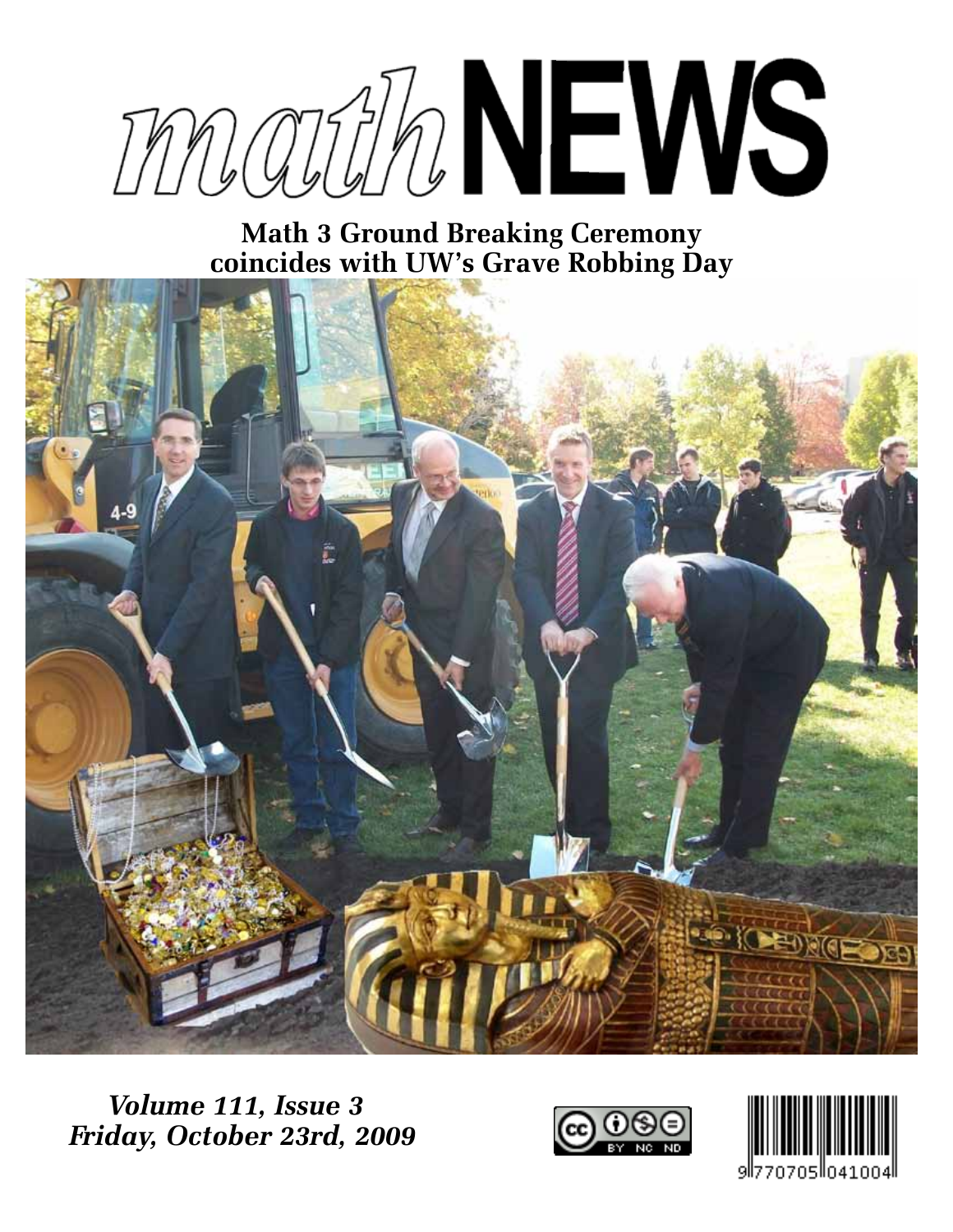*math***NEWS**

### *look***AHEAD**

| <i>matn</i> news                       |                                         |
|----------------------------------------|-----------------------------------------|
| October 23                             | Issue 3 digs a grave                    |
| November 2                             | Production Night #4                     |
|                                        | Meet at 6:30 in MathSoc                 |
| November 6                             | <u>Issue 4 buries you in said grave</u> |
| <u> MathSoc</u>                        |                                         |
| October 26-29                          | Halloween Candygrams                    |
| November 2-3                           | Winter Executive Elections              |
| November 12                            | <u>Charity Ball</u>                     |
| <u>FedS</u>                            |                                         |
| October 31                             | All Ages Bomber Night                   |
| October 31                             | 19+ Fed Hall Night                      |
| <b>Math Faculty</b>                    |                                         |
| Questions about these? See an advisor! |                                         |
| October 26                             | Spring pre-enrollment begins            |
| October 30                             | Last day for 50% tuition refund         |
| November 6                             | Last day to receive a WD                |
| <u>CECS</u>                            |                                         |
| October 30                             | First rankings open                     |
| November 2                             | First match results released            |
| November 4                             | <u>Continuous round begins</u>          |
| <u>Miscellaneous</u>                   |                                         |
| October 24                             | United Nations Day                      |
| October 25                             | Day of the Romanian Army                |
| October 28                             | Ochi Day (No Day) in Greece             |
| November 2                             | Day of the Dead in Mexico               |
|                                        |                                         |

### **PMAMC&OC Notices**

#### *SASMS*

Every term, the Pure Mathematics, Applied Mathematics, Combinatorics & Optimization Club (henceforth referred to as PMC) hosts a night of student-run seminars, the Short Attention Span Math Seminars (SASMS for short). Students give 25-minute seminars on interesting mathematical subjects to their peers (i.e. you). Talks should be aimed towards a general audience, accessible to all undergraduate mathematics students. Dinner and refreshments will be provided. If you would like to find out more and/or sign up to give a talk, check out our website at http://pmclub.uwaterloo.ca, come to our club office at MC3033, or check our our PMC SASMS Facebook event. The event will be held on Wednesday, November 4, from 4:30PM to 11:00PM in a location TBA.

#### *It's Over 9000!*

On Wednesday, November 11, the PMC will be hosting the 3rd annual "It's Over 9000!" mathematics competition. Contestants will be given a mathematical expression/question and must determine whether or not the value/answer is over 9000! (The ! is purely for excitement, not to mean the factorial unary operator). There is food to be eaten, prizes to be won, and fun to be had. Partner up with a friend, try it out solo, or just come out to watch the matchups of students vs. professors. To find out more, check out our website at http://pmclub.uwaterloo. ca, come to our club office at MC3033, or check our our PMC It's Over 9000! Facebook event.

### *mast***HEAD**

Howdy concerned readers!

Thank you for all of the complaints, love letters and death threats. I thoroughly enjoyed reading them. In fact, I enjoyed them so much that I am going to attempt to increase their volume once again!

I am of the belief that the most surefire way to increase student response is to talk about sex and sexes, thinly veiled occasionally by mathematics. (At least this gets me the occasional love letter, rather than purely hate mail.)

To all the women reading this, you probably should be paying attention in class. To all the men reading this, you probably should be attending class.

To the lesbian/gay/bisexual/etc community, I would like to applaud you for all the inclusion. I think you might be the first minority to win a world record for size of an acronymn. The only bad part is aggregate membership or lack thereof. Remember, as your acronymn approaches infinite length, the proportion of people you represent does not equal 1. (It converges around 0.1)

To all you hard-core fundamentalists, have fun with Hall's Marriage Theorem. Only 90% of the graph is bipartite.

*mast***HEAD Question:** What phrase reminds you of the opposite sex?

**Their Answers:** Angelo (Refridgerate after opening), InsidED (Milk's favourite cookie), snippet (Double the trouble. Double the fun.), SegFault (That's what she said), *math*NEWS Renegade (Potential recruits), monkeyspoon5 (You're disgusting!), Megaton Panda (Gotta Catch 'em All), perki (Lay's, want some?), The Other Tree (Over 9000!!!), pedoBear (Beaver), Anonymous (Best if used), CorruptED (Betcha can't eat just one), Big Mak (Play it again, Sam...), Thor (Hasta la victoria siempre!), Lich (Believe in Brother Chun and you will be granted eternal life)

ImpulsED

"It takes a fast car, baby, to lead a double life" or as my father once said "It takes a fat, bald lady, to eat a tub of rice."

#### **ISSN 0705—0410**

*math*NEWS is normally a fortnightly publication funded by and responsible to the undergraduate math students of the University of Waterloo, as represented by the Mathematics Society of the University of Waterloo, hereafter referred to as MathSoc. *math*NEWS is editorially independent of MathSoc. Content is the responsibility of the *math*NEWS editors; however, any opinions expressed herein are those of the authors and not necessarily those of MathSoc or *math-*NEWS. Current and back issues of *math*NEWS are available electronically via the World Wide Web at http://www.mathnews.uwaterloo.ca/. Send your correspondence to: *math*NEWS, MC3046, University of Waterloo, 200 University Ave. W., Waterloo, Ontario, Canada, N2L 3G1, or to userid mathnews@student.math.uwaterloo.ca on the Internet.

This work is licensed under the Creative Commons Attribution-Noncommercial-No Derivative Works 2.5 Canada License. To view a copy of this license, visit http://creativecommons.org/licenses/by-nc-nd/2.5/ca/ or send a letter to Creative Commons, 559 Nathan Abbott Way, Stanford, California 94305, USA. Terms may be renegotiated by contacting the editor(s). The editor(s): CorruptED, ImpulsED, InsidED

### **Midnight Capture the Flag**

2009/10/25 23:59 MC Comfy Lounge. Definitely don't be there.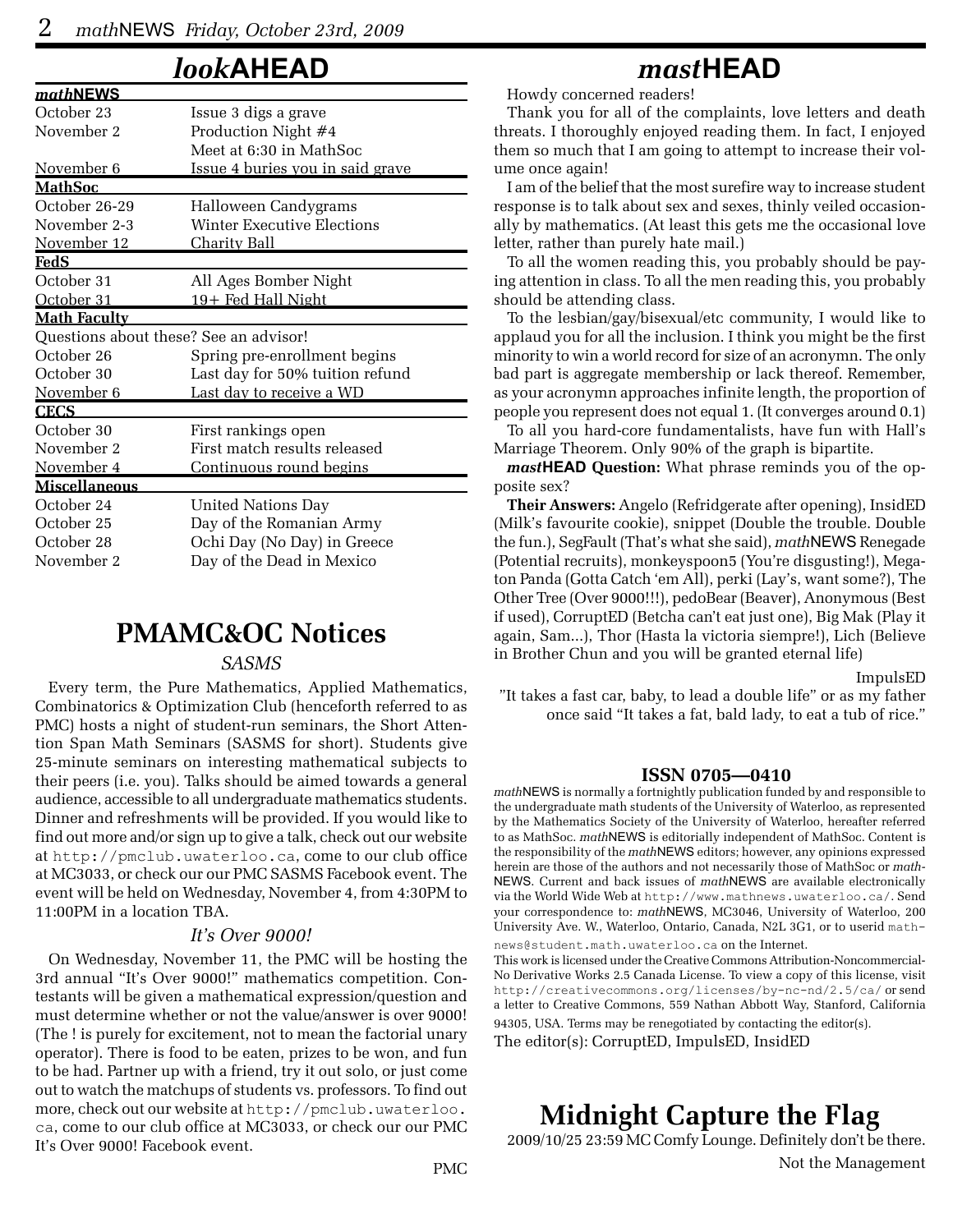### **Execs Don't Say**

#### *Leaving poor old us to fill the gap*

So, apparently this fortnight we lack any news from the Execs for varying reasons, which necessitates snarkiness and writing from us to fill you in on important MathSoc going ons. So here's our take on what various Execs are/should be telling us, and our speculation on everything else.

**Will - President Guy:** Will is currently MIA, Missing in Action, Monkeys in Arabia, something or other. Either way, apparently MathSoc has been lacking in his presence for a few weeks, so we've no idea what he's been up to. Various theories have been put forward: kidnapped by baboons, his kingly stature making him too Important (With a capital I!) to talk to the peasants, or secret ninja training. Apparently he's been spotted with some dirt and broken ground or some such, so perhaps mole people. Either way, Maria has been picking up some of the slack here, and we're not sure if there's any news coming for a Prez Sez.

**Maria - VPAS:** Maria is busy doing work, something foreign to us *math*NEWS editors *[Says the one who is never here when I'm doing layout? — InsidED]*. Unfortunately, this means we can't currently get a VPAS Sez out of her, but rest assured whatever she's doing is probably doing well, because she has Kung Fu powers like that. Moving on …

**Sarah - VPF:** Sarah Sez: "We're out of calculators at Math-Soc!" Other than that, apparently not a whole lot of news. Go Go Gadget Lack of News!

**Aaron - VPA:** Also hasn't come to tell us anything. Nothing to see here, move along, Bruce Wayne isn't Batman etc. etc.

Okay, I think that covers all of the Exec. Hopefully next fortnight you'll get actual news from the actual Exec, and the baboons/ninjas/Jesus release Will from.. wherever he's been.

CorruptED

InsidED

### **WatSFiC Sez**

We're back again this week to let you know our events and happenings!

**Games Day:** This Saturday, October 24<sup>th</sup>, WatSFiC is holding a games day starting at noon in the MC Comfy Lounge on the  $3<sup>rd</sup>$  floor. Come out and play some fun board games!

**Weekly Meeting:** Come out next week on Wednesday, October 28th to our meeting and you can find out about our events and be involved in the workings of the club.

**Settlers of Catan Tournament:** On Sunday, November 8<sup>th</sup>, we will be hosting a Settlers tournament with prizes and fun things! Registrations are being done on Oct. 28,29 and Nov. 1,2 in the SLC Great Hall.

For any additional information, check out our website at http://www.watsfic.uwaterloo.ca/

The Waterloo Science Fiction Club

### **MathSoc Executive Elections**

#### *No acclaimed positions for once! YAY!*

Elections for MathSoc Exec positions for Winter 2010 will be held on November 2-3. We will hopefully have a special Elections Edition of *math*NEWS between now and then, so stay tuned!

## **ElseWhen**

#### *25 Years Ago in* math*NEWS*

This week, we are looking at Volume 36, Issue 4, originally published on 19 October 1984.

InsideR

#### *The Unwanted Ads*

With the job market epically favouring students in '84, it was imperative that employers did what they could to make their jobs look appealing to students. Obviously, someone with a brain caught onto these tricks, and provided some (admittedly accurate) translations:

- "... and processing crucial documents" really means photocoping [sic].
- "Innovative assembling of company records ..." is deciding which side paper is to be stapled and then arranging them in alphabetic order.
- "... with flexible hours" means shift work for sure.
- "... and extensive user support" is really answering phones and telling users to hit <return>.
- "Using the coordination and manipulation of the outer limb extremities in line with advanced hardware for updating numerous databases" is really data entry.
- "Tasks will include the identification, gathering and reconciliation of information to be translated to the computerized databases" means finding ancient company records in dusty filing cabinets, putting the records in chronological order and finding out that the "data" is inconsistent and **you** must "reconcile" it.

#### *In Other News…*

- Federation Hall opens its doors on Wednesday 14 November. Toronto Harbour is providing entertainment for the dignitary gala, and student opening is the three days following.
- Orientation ran out of pink ties, and those who got a raincheck and/or bandana can get them at MathSoc.
- Next week's Annual General Meeting discusses the proposed changes to how executives are elected. Electing summer execs in November is apparently quite touchy to one class rep.
- The "New, Improved *mast*HEAD" is hand-written, for some bizarre reason.
- Some frosh is excited by his Pure Math course. God save

# **Eclipse Fail**

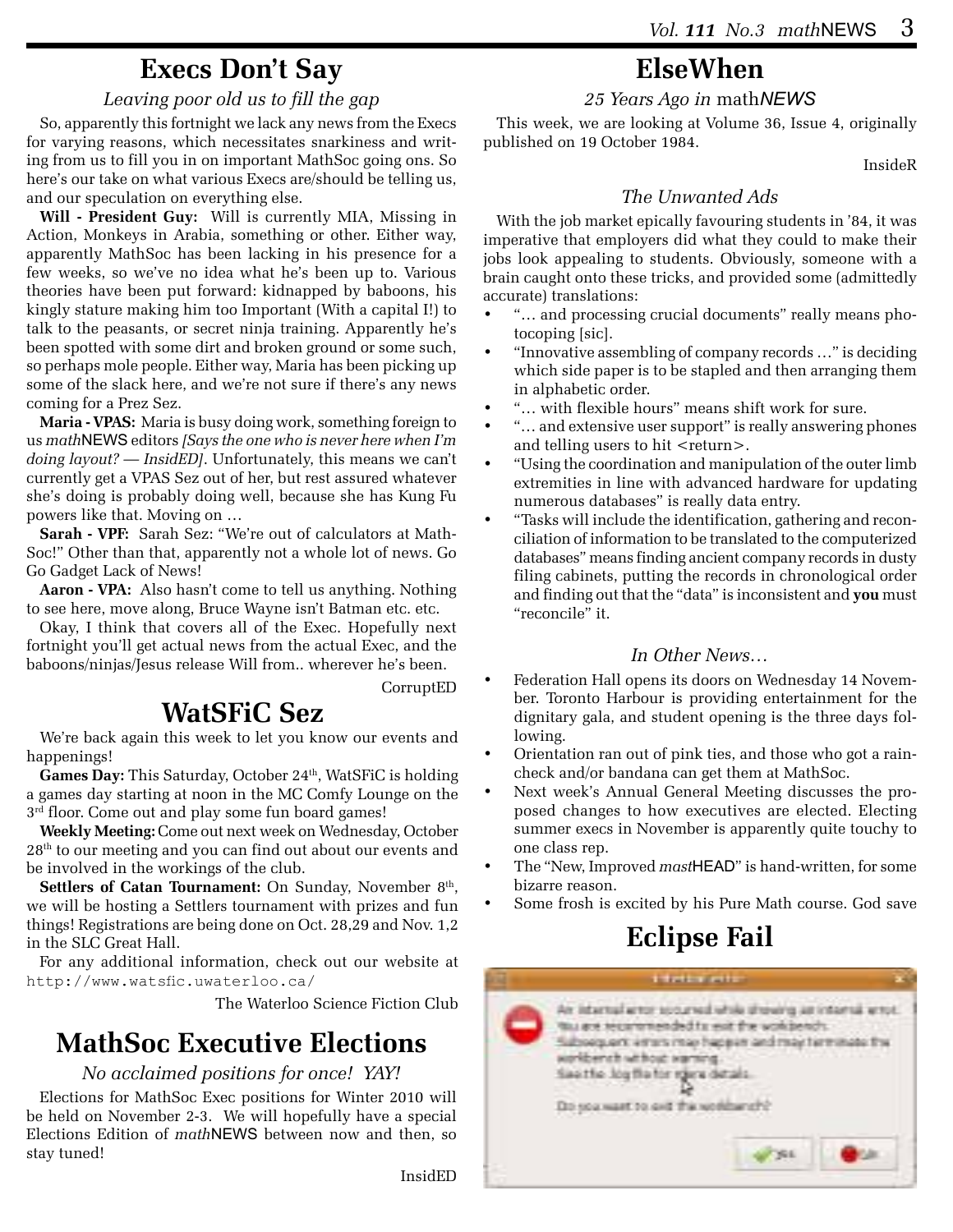# **7 methods to study effectively**

Well, midterms are finally here, and yours truly has taken time off from his incredibly busy and thorough study session to give you this all-important list of proper study habits. Froshies, take note:

- 1. Do the previous years' tests. Trust me, they help.
- 2. Read *Imprint* before studying. The reduced brain activity resulting from reading *Imprint* lets you relax before tackling your studies.
- 3. Read *math*NEWS. The increased brain activity resulting from reading *math*NEWS will make you hyper-aware of all studied notes.
- 4. Eat a fish. Better yet, eat a Babbel fish. You'll do better on the language courses.
- 5. Remove all possible distractions from the area, including the rubber chickens. Yes, *all* of them.
- 6. Don't do anything the skoog recommends.
- 7. If all else fails, read your notes.

Big Mak

# **The Ground is Rising!**

#### *This just in: The Leafs suck but the season isn't over!*

The Leafs at this time are a dismal 0-6-1, but remember what I said? November! It's not November yet, even. Remember last year when the Penguins were so bad in January that they fired their coach after losing to the Lowly Leafs? That's right, they went on to win the Cup in the same season after a hot streak. The Blues won a dismal 10 of their first 22 games last season and somehow managed to finish high in the standings. The Ducks were salivating when the Oilers were seemingly in the lottery in January, but had to settle for a mid-first-rounder in the Dustin Penner trade. Professional sports has one thing that no other show on TV has: unpredictability. Sure, the Leafs aren't the most talented bunch, but they are getting a damn good scorer and a real goaltender back soon (2-3 weeks for Kessel). They can at least make it interesting from here. Cheer up, and knock back some booze. Remember that no amount of worrying, caring or swearing will change how the Leafs play. You're but a spectator, so just take the slide in stride and enjoy the ride. (Or go cheer for a new team!)

### **FOC Applications EXTENDED**

For those planning to apply for Math Orientation Director, the application deadline has been pushed back to Monday 2 November at 5pm. Nomination forms are outside of the Math-Soc office, and can be submitted to the President's mailbox.

If you have any questions about the position, please email orientat@math.uwaterloo.ca

# **7 methods to not study effectively**

Well, midterms are finally here, and everyone else around you is studying. But what's the point? You haven't studied before midterm season, so why bother studying now? But just in case you feel compelled to succumb to peer pressure and pick up a textbook, here are some things that you can do to dispel that feeling:

- 1. Play Super Smash Bros Brawl until 2am the day of the test. You'll be seeing Link and Captain Falcon running across the matrices.
- 2. Use Vista as much as possible. In fact, get Windows Update before reading your notes.
- 3. Fortify your room against the impending zombie invasion.
- 4. Bring your girl/boyfriend to study with you. You *know* you're going to get work done that way.
- 5. If you don't have a girl/boyfriend, go get one. That's definitely a top priority.
- 6. Study in your room. It's not like the laptop, games, cell phone access, and being in close proximity to your roommates is distracting, right?
- 7. Don't do anything that Big Mak recommends.

skoog

# **The Sky is Falling!**

#### *This just in: The Leafs suck and the season is over!*

In case you missed the winless start, the Leafs are now a glorious 0-6-1 on the season. For the playoffs to be viable, you need give or take 94 points. With this glorious start, they would need 93 points to make it from here on in. That'd mean a 41- 23-11 record, or something tweaked from that. That sounds ridiculously impossible. Abandon ship now because the Leafs will never be good and you should just cheer for a real team like Columbus Blue Jackets. Who doesn't love BJs?

Paranoid Panda

# **Monday Night Torture**

*Welcome to first year math!*

You may think this article is a tad late. Why an article introducing you to first year math at Waterloo should come in the frosh issue. I wanted all of our frosh to first experience a tradition as old as the faculty itself. The "midterm" in Waterloo first year math has a slightly unorthodox definition, where instead of midterms being located somewhere in the middle of the term, it is a non-stop weekly ritual. *[What's equally annoying is that it's a ritual that always steals my staff. Grrr... — InsidED]*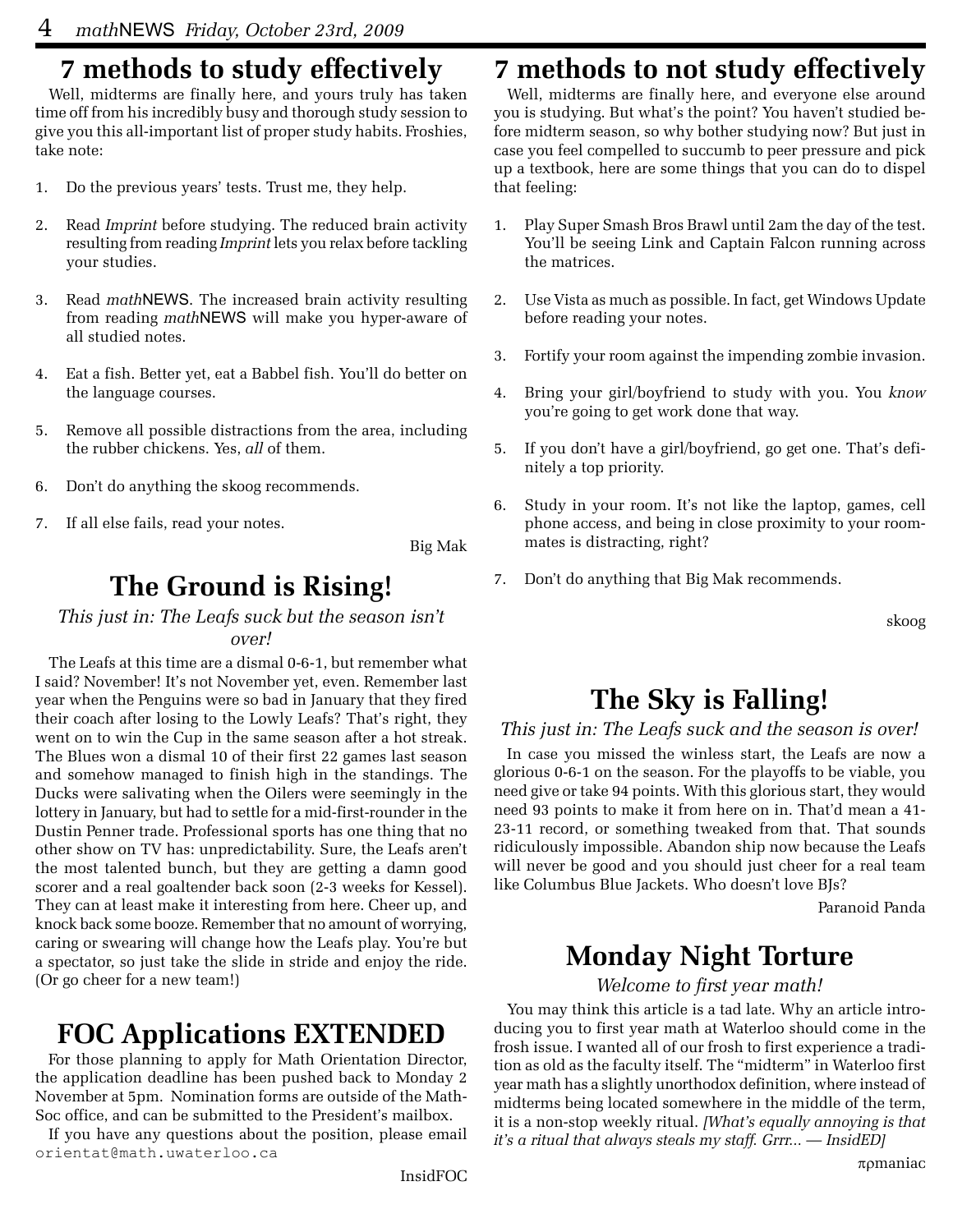### **Thor's CS Problem of the Fortnight**

#### *Meandering through computer science since 1827*

**Last Fortnight's Question:** Imagine that you are the leader of a party of glorious fantasy adventurers. As a part of your job, you routinely need to make the tough decisions about how to split up the various magical items that your stalwart comrades find. Suppose you've found three magical items: a Fireburst Sword +1, a Wand of Striking, and a Shield of Hope. How many ways are there to split these items up among your party? In general, how can you find out how many ways there are to split up items? Remember: no cutting items in half!

**Its Answer:** This question is a relatively thin veneer over the Set Partition problem. To restate: Given a set of elements, how many ways can it be split up into subsets? For example, the set {sword, wand, shield} can be partitioned as:

```
 {sword}, {wand}, {shield}
{sword}, {wand, shield}
{wand}, {sword, shield}
{shield}, {sword, wand}
{sword, wand, shield}
```
The number of partitions of a set with *n* elements is the *n*th Bell number. The 3rd Bell number is 5, so there are 5 ways to split up three magical items. These numbers can be generated via a Bell Triangle - a name, I'm told by an anonymous source, that was suggested by University of Waterloo Department of Computer Science Professor and Distinguished Scientist Jeffrey Outlaw Shallit. With a correctly created Bell Triangle, the Bell numbers starting from zero go down the left-hand side. To generate the Bell Triangle, put the number one on the first row of the page. Then, repeat the following steps: Start a new row. Put the rightmost number in the previous row at the start of the page. Then write each number of the row by summing up the number to the left of it and the number diagonally up and left of it:

| 1<br>12                          |                 |         |    |
|----------------------------------|-----------------|---------|----|
| 1                                | $1\,2$<br>2 3 5 |         |    |
| 1<br>1<br>$\frac{2}{\cdot}$<br>5 | -2<br>3<br>7    | 5<br>10 | 15 |

————————- As we can see,  $B_0 = 1$ ,  $B_1 = 1$ ,  $B_2 = 2$ , and  $B_3 = 5$ , so there are 5 ways to split up the items.

**This Fortnight's Question:** A famous trivia game is the "Kevin Bacon Game". Its premise is that any actor in the world can be linked through film roles to Kevin Bacon. In the game, players start with an actor and try and create links through movie associations. For example: Val Kilmer was in *Top Gun* with Tom Cruise, and Tom Cruise was in *A Few Good Men* with Kevin Bacon. Reaching Bacon represents the end of the chain. Given a movie database containing actors and the movies they starred in, how would you check whether or not the game's premise holds for every actor in the database?

### **The Hee Ho's Half-Assed Video Game Review**

#### *Demon's Souls*

The Hee Ho heere ho! Instead of introducing a vague band that you've likely never heard of, I'm going to talk about a video game and how my life is now nothing but servitude towards it.

*Demon's Souls* is a crazy game published by Atlus and developed by From Software, companies that dedicate their existence to making gaming addictive and painfully hard, yet amazingly fun! The plot of the game is negligible: you are in a world based off of medieval Europe. Some random king decided to be a jerk-face and awaken an ancient evil that killed the majority of everything. As it stands, humans have had their souls sucked from their bodies (;D) and go crazy and kill things. Plus there are demons. Anyway, you are a generic adventurer who sets themselves out to save the world. Then you die.

This is an odd game in that you will spend most of the time dead, but not like a zombie, as you have a soul form. You adventure to stop the wrongs and whatever. Anyway, simplifying the gameplay immensely: it's a 3rd person action RPG which emphasizes strategy over skill. You can power level, but it won't help you much.

When you're dead you're stronger, but when you're alive you can get souls from other people to assist you online! There are other groovier things: you can leave a note for people warning them about a trap, ambush or tell them about an enemy's weakness. Also, when you die, you leave a bloodstain that other people can touch to see what caused your death, helping them to avoid it.

On the subject of dying, you're going to be doing a lot of it. Killing things nets you their souls, which lets you gain character stats, buy items, learn spells, mop the floors, anything! When you die, you lose them all. (Until you find your bloodstain and you pick up the souls from the last life.)

You get to build your character however you want to! You can pick a class at the beginning of the game, but it doesn't mean anything after a few hours. You can grow how you want, pick whatever weapons you want, the heaviness of your armour; everything is your choice! You can choose to carry the huge sword and do a lot of damage, but then you're slow since your sword is HUGE (;D). This game has the perfect balance of letting people play however they want without balance issues.

The game is fun, frustrating and an excellent change from the norm of games out these days. I strongly recommend playing it, under the assumption that you have the patience to withstand dying every half hour.

The Hee Ho

### *ultra***CLASSIFIEDS**

MISSING: One President. Last seen digging his grave on Math 3 site. Call x36355 if seen.

WANTED: Your midterms for the MathSoc Exam Bank. Bring marked paper to MathSoc.

LOST: You just lost the game.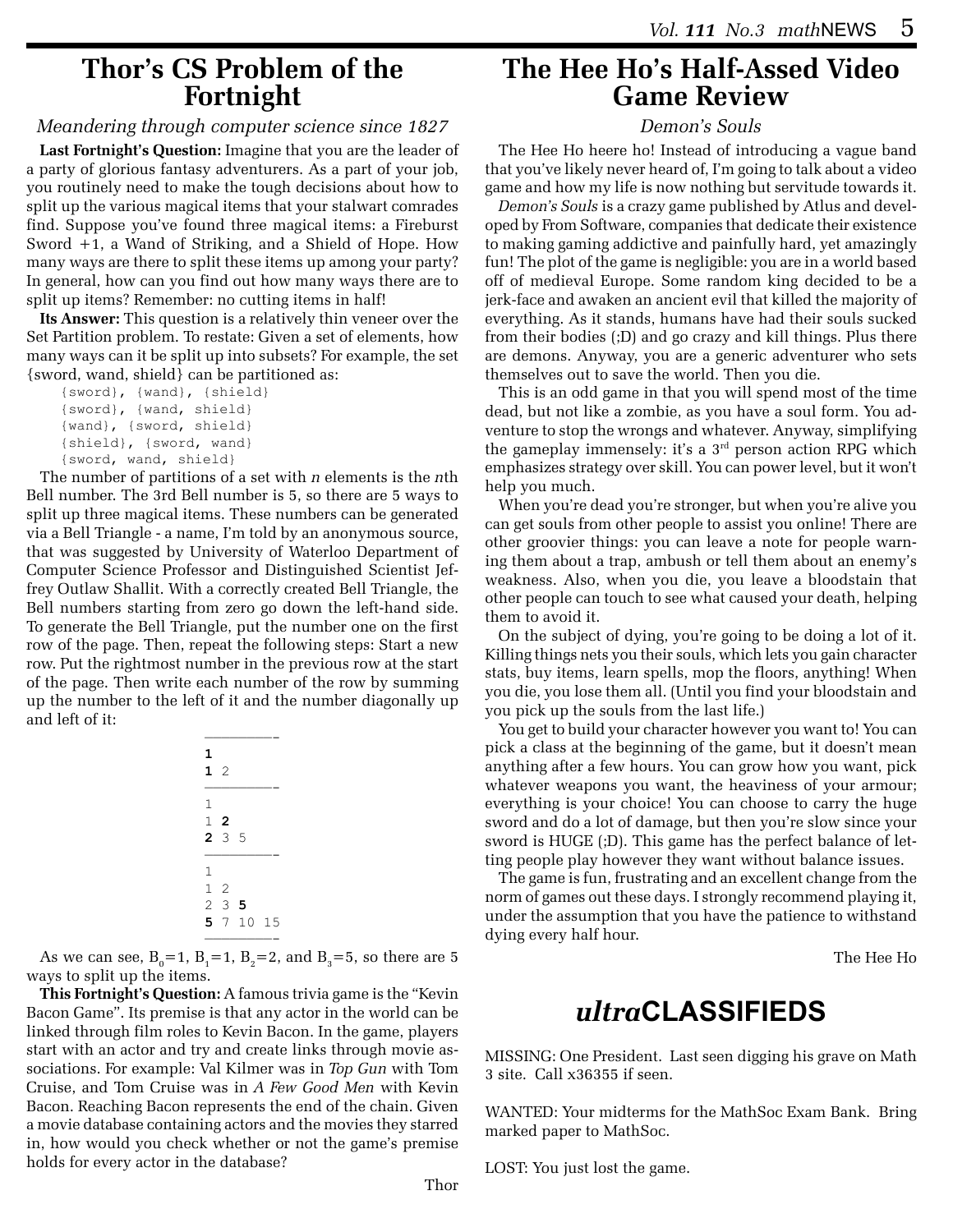### **Interesting Math**

*Lottery Paradox*

We're going to play a little game. I will present to you two sets of lotteries, with each set containing a choice between two lotteries, say *A* and *B*. The prizes and associated chances are listed below in the tables. Let us begin with set 1. *Quickly* look over the information and make a decision about which you would rather, 1*A* or 1*B*. I say quickly because I already know you can calculate expectation easily, and that ruins the fun of this entire article.

|             | Set 1A |
|-------------|--------|
| Prize       | Chance |
| \$1,000,000 | 100%   |
|             |        |
|             | Set 1B |
| Prize       | Chance |
| \$1,000,000 | 89%    |
| \$0         | 1%     |
| \$5,000,000 |        |

Done? Alright, here's set 2. Again, *quickly* look over the information and make a decision about which you would rather, 2*A* or 2*B*.

| Set 2A      |        |
|-------------|--------|
| Prize       | Chance |
| \$0         | 89%    |
| \$1,000,000 | 11%    |
|             |        |
| Set 2B      |        |
|             | Chance |

\$0

\$5,000,000

90%

10%

Did you choose 1*A* in the first set and 2*B* in the second set? If so, you're with the majority (or so I am told). To be honest, I would choose these as well. However, we can show this is inconsistent with expected utility theory. Notice in both sets, both lotteries give the same outcome 89% of the time: \$1,000,000 for set 1 and \$0 for set 2. But since these are the same between the choices *A* and *B*, they should not affect the decision between them. Now, both gambles offer the same odds and prizes: 11% chance of \$1,000,000 versus 1% chance of \$0 and 10% chance of \$5,000,000. Thus, only choosing both 1*A* and 2*A*, or both 1*B* and 2*B* is consistent. It may help to rewrite the tables as shown below to understand the previous argument:

### **My problem of the issue is on Page 7.**

|             | $\operatorname{Set} 1\mathbb{A}$ |
|-------------|----------------------------------|
| Prize       | Chance                           |
| \$1,000,000 | 89%                              |
| \$1,000,000 | 1%                               |
| \$1,000,000 | 10%                              |
|             |                                  |
|             | $Set$ 1B                         |
| Prize       | Chance                           |
| \$1,000,000 | 89%                              |
| \$0         | 1%                               |
| \$5,000,000 | 10%                              |
|             |                                  |
|             |                                  |
|             | Set 2A                           |
| Prize       | Chance                           |
| \$0         | 89%                              |
| \$1,000,000 | 1%                               |
| \$1,000,000 | 10%                              |
|             |                                  |
|             | Set 2B                           |
| Prize       | Chance                           |
| \$0         | 89%                              |
| \$0         | 1%                               |
| \$5,000,000 | 10%                              |

So what's going on? Most people (myself included) will choose 1*A* since I can be guaranteed a decent amount of money. True, the overall expectation in 1*B* is higher and I only have a 1% chance of getting less — but there is that chance. I feel I would regret my decision for the rest of my life in the case I choose 1*B* and ended up with nothing, when a cool million was literally guaranteed otherwise. This is known as risk aversion — I wish to avoid the risk of losing potential value. For example, if I looked deeper than the monetary value of the outcomes, I might assign some utility to each prize, and I may assign a negative value for getting 0, or simply a high positive value for an assured gain. In the second case, there is only a 1% increase in the chance of receiving nothing, compared to 89%, while the rewards are quite substantial at an extra \$4 million, and thus I would choose 2*B*. So should we really speak of utilities rather than monetary gains, as this might incorporate some preferences? An interesting result is that we can formally show, even in the realm of utilities, choosing 1*A* and 2*B* is inconsistent in some sense. Try it out: let U(*n*) be our utility associated with a prize of *n* dollars, then complete a calculation that follows our heuristic argument earlier. I suppose the moral of the story is that most of us naturally updates our utility dependent on other information; the economist Allais presented this paradox as a counterexample to what's known as the independence axiom. There, now you can go amaze trick-or-treaters with this tidbit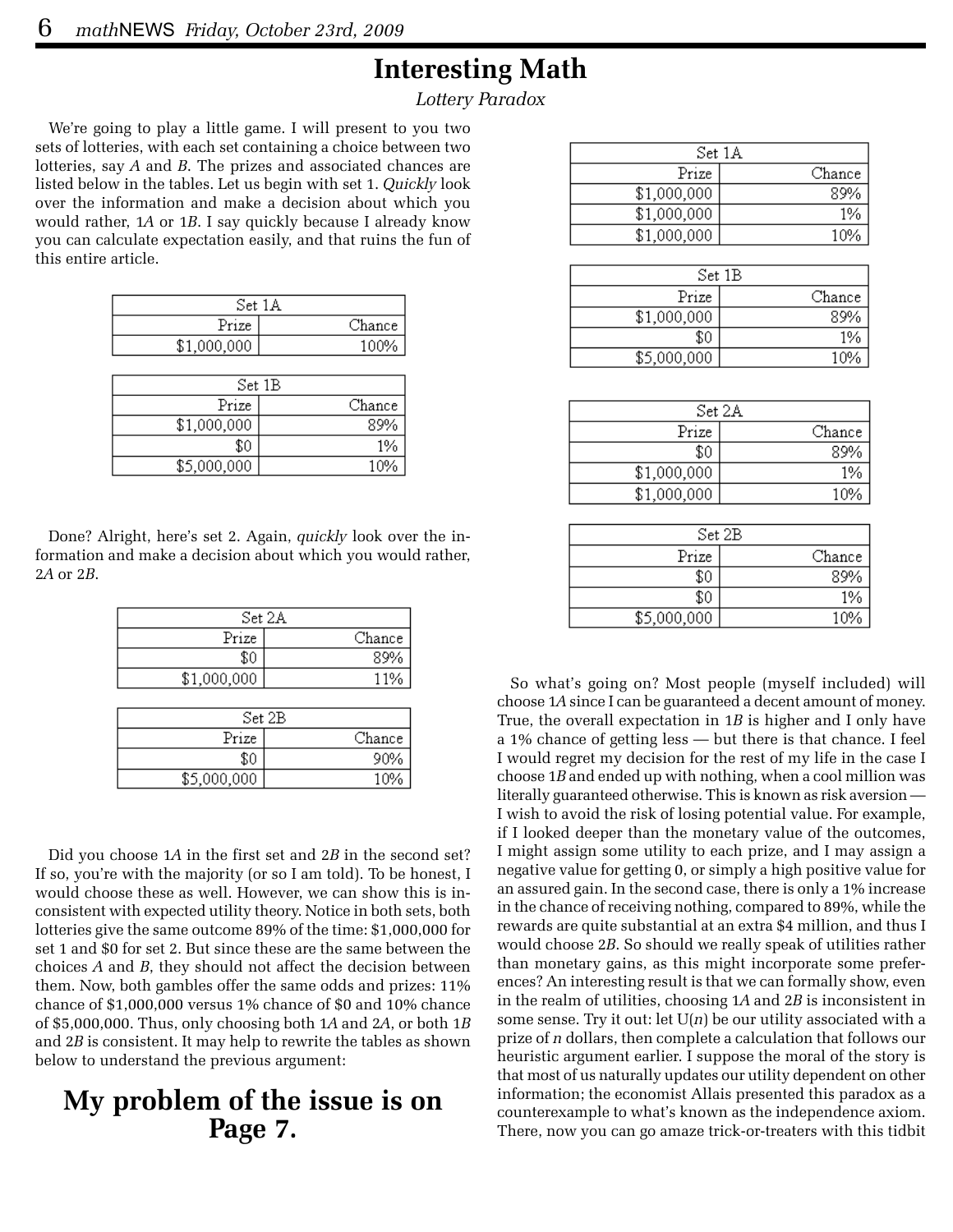### **Interesting things to do around campus**

So you're bored again. Having exhausted/ignored the suggestions in the last issue of *math*NEWS, you want more suggestions on how to spend your time. Well here it is, the second installment of Interesting things to do around campus

- Drop a superball down the staircase in DPL from the 10th floor. If anyone questions you, claim you're doing a physics experiment.
- Read a *math*NEWS issue from 2007. There's a stock of them outside the Math Coffee and Donut shop. (Thou shalt not attempt to use thy WatCard!)
- Go fishing in the pond outside the SLC. Bonus points for spearfishing.
- Post XKCD comics in arts buildings.
- Put things into those circular holes on the edges of the floors in DC, then sort them by various characteristics. Bonus points if you can get someone to guess at which sort algorithm you're using. Negative points if it's bogo sort.
- Play the floor tiles in RCH. There's a section of floor tiles outside room 306 that sounds slightly different than the surrounding ones. (I'm not making a map of where the floor tiles sound different everywhere on campus, honestly!)
- Build a tree fort, or get an engineering student to build one for you. Bonus points if it has running water, electricity, and wireless internet.
- Walk into a random exam and write it.

Crap, exams! I totally forgot! Got to run!

The Other Tree

#### of utility theory — math can surely be scary at times. **Vince's problem of the issue**

In preparing a review package for calculus III, I have stumbled upon many quirky questions. Suppose the limit of  $f(x, y) : \mathbb{R}^2 \to \mathbb{R}$  exists as  $(x, y)$  annonaches  $(0, 0)$  along exists as (*x*,*y*) approaches (0, 0) along every straight line, and agrees. Must the (2-dimensional) limit of *f* exist as (*x*,*y*) approaches (0, 0)? Ok, this is more of a warmup, as I'm sure many have seen this before. Here's the actual question: Suppose the limit of *f* exists as (*x*,*y*) approaches (0, 0) along every smooth curve (which includes all straight lines, notice), and agrees. Must the (2-dimensional) limit of *f* exist as (*x*,*y*) approaches (0, 0)?

> Vince Chan v2chan@math.uwaterloo.ca

### **PLEASE DO NOT PUBLISH!!!**

*Man our filler is getting lame...*

## **Panda's Pokémon Pilgrimage**

*The part of the game where I beat women*

*Recap: I'm raising a team without cheats to take on the Pokemon Stadium 2 challenge. A damn good team, too. Here goes!*

So due to an unfortunate incident, I lost my previous save, so I did it again. Identically to the same place, even! Running through the rock cave was a breeze with all the rocks falling to Bayleef (yup, it is one now!), and Pidgeotto kicked the crap out of the Azlea gym leader Bugsy. I hear Bugsy's a girl too, but damn, was she butch. I stayed around Azlea a bit in the Slowpoke well, sifting through tens of Slowpokes. One after another, they fail me until finally I found one that was incredibly well-rounded. With a 10-15 DV in every single stat, I ended up keeping that one, calling him "Passable". After catching the Slowpoke, I was thinking about movesets, since Slowbros made decent walls, but it requires Thunder Wave and Counter for its standard. I could always make it a Cursebro since it already came with it, but we'll see how the rest of the team shapes up.

After moving on from Azlea, I made my way to Goldenrod, and got the regular stuff done. Whitney was a pushover, with only 3 pokemon they were ridiculously powered (26, 21 and 11 respectively). I was trying to give Slowpoke some EXP by cursing, but Clefairy mimic'd the curse, then used it, then metronomed a baton pass to Miltank. Thank god for Reflect and Razor Leaf's criticals. Dodged a real bullet from that. After beating my second woman in two gyms, I fast-tracked to Ecruteak to meet Bill. I'm wondering if Umbreon would make a useful pokemon here, though its purpose would be very similar to a Cursebro, perhaps? Umbreon is incredibly cute though, hmm.

Eevee was insanely difficult to obtain as a female. I had to reset the game a good 30 times before getting one. Here's hoping the Snubbull hunting is going to be easier. (Snubbull learns Charm which is passed to Eevee via breeding). One pokémon I want to get is one of the two bovines: Tauros or Miltank. I personally prefer Tauros, and I'm thinking physical sweeper (underused). That said, it might make Snorlax hard to fit in. What do you think?

With some time to kill in Ecruteak, I did the easy challenge to get Surf by beating each of the kimono girls on stage to the delight of the businessman who rewarded me. In retrospect, that's kinda creepy, isn't it?

At the end of this women-beating playthrough, I have the following:

- • Slowpoke (Passable) Lv 21: Tackle, Curse, Confusion, Surf
- Pidgeotto (Moooooo) Lv 27: Gust, Whirlwind, Sand Attack, Quick Attack
- • Bayleef (Krudd) Lv 26: Tackle, Razor Leaf, Reflect, Synthesis

For next week, I'm hoping to catch a good Tauros to use (Speed, Attack, HP in that order of need) and some inspiration on the rest of the team. Suggestions? Comments? Drop them in the BLACK BOX!

Pokétrainer Panda

# **PUBLISH THIS FILLER!!!**

*Man our filler is awesome...*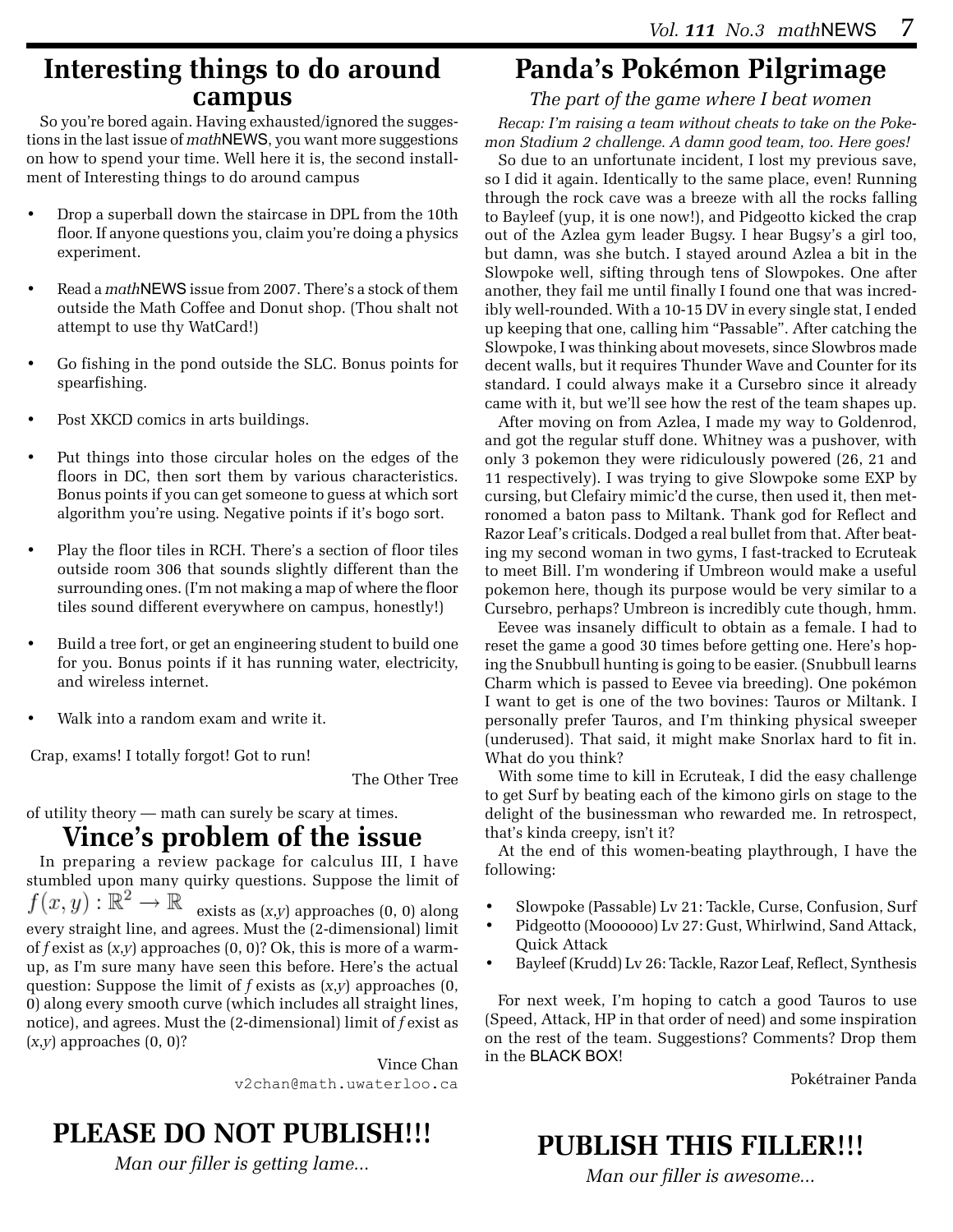### **Get to Know your Editors!**

*This Week: Kitten, The* math*NEWS Beaver -* 

#### *BeaverED*

Sometimes, we editors don't feel the love. We work hard to bring you *math*NEWS goodness, and in our heads we feel we should be showered with praise and love. In general we just get our hats stolen and punches for too much content of one type or another (or is that just me…) Either way, to add a human face to the editing team, I'm going to spotlight an editor this week. A hardworking, wonderful soul who works tirelessly to make *math*NEWS as awesome as possible. Yep, I'm not talking about those lazy slackers like CorruptED or InsidED or ImpulsED... I'm talking about... KITTEN, THE *math*NEWS BEAVER!

#### *Vital Stats*

**Species:** Beaver

**Height:** About an index finger and a half. Couple of inches or so I guess?

**Weight:** Light enough to be carried on one's shoulder for extended periods of time

**Student Since:** Judging from her frosh tie, 2005. She's rather quiet about the whole affair.

**Expertise:** Gnawing wood, making wood-related puns, smacking other editors with tail, being awesome

**Weaknesses:** Being named properly, not being a stuffed animal, leaving the *math*NEWS office on a regular basis, piano

**Surprising Abilities:** Opera singing, battling supervillians, statistics

**Favourite foods:** Wood.

**Least favourite Foods:** Zombie flesh

**Quotations:** Grrrr \*gnawing sounds \*

**Interesting Facts:**

- Back a couple years ago, there was some beaver killing on campus. Kitten is the only survivor.
- It's the only *math*NEWS editor known to have survived a grue attack. We're not sure if Angelo counts, since he's actually an amalgam of all the bitterness of the students taken solid form.
- The only reason Imprint exists is so that Kitten has something to use for the washroom. (Just to clarify, we're not talking reading material.)
- Kitten is the Pirate King of the Caribbean
- Kitten has laser beam eyes, which she uses on engineers
- No matter how prepared Batman is, he cannot beat Kitten
- The last time Kanye interrupted her, she gnawed his leg.
- She just lost the game
- She is here just for the pizza

Well, that's all we can think of for now. Come back next fortnight, when we might cover another editor! If we're not lazy or having less writer's block! Editor... AWAY! \*WHOOSH\*

CorruptED

# **Procrastination**

*Hard work often pays off after time, but laziness always pays off now.*

# **Cold Turkey leaves students grey hound**

This week an alumnus dying of throat cancer decided it was finally time to stop smoking when he got a cigarette stuck in his sphincter. He was given only  $\pi$  years to live by his doctor who decided rational numbers are a terrible way to time. He has decided to leave his oddly coloured blood hound to the student body as a token of good will, mainly to scare away the geese.

His wife, a graduate student in Slavic Studies, had this to say, "I would approve if he didn't have to go out of his way to stop smoking. He seems to resist quitting for some reason, almost as if he was addicted or something, but that would be crazy."

When asked about the dog, this is what EDdie, one of our fantastic editors managed to comment, "THE PAIN!" I believe he was trying to emulate one of the most fantastic gymnasts of all time. Clearly, the dog who was his jaws wrapped around my leg will be an inspiration to us all. Can someone call an ambulance?

# The Unlucky<sup>Undeclared Indecisive</sup>

#### *The "I Lost The Game" Game*

I tend to do quite poorly at The Game. In light of this, I play the "I Lost The Game" Game, where the objective is to make as many people lose The Game as possible, with bonus points for creativity.

- 1. Play Dumb: "Someone told me I lost The Game. What do they mean?"
- 2. Rick Roll: "We're no strangers to love. You know the rules, and lost The Game."
- 3. Steal CorruptED's hat, and leave a note inside advising him of his loss. Bonus points if you lead him on an epic chase.
- 4. Pull a Kanye West: "Yo, I'm really happy for you, and Imma let you finish, but you just lost The Best Game of all time!"
- 5. Whisper into your significant other's ear after intercourse. Bonus points if they slap you.
- 6. If you are a prof, make The Game a bonus question on the midterm.
- 7. Write a *math*NEWS article about losing The Game.

InsideR Unfortunately, just lost The Game

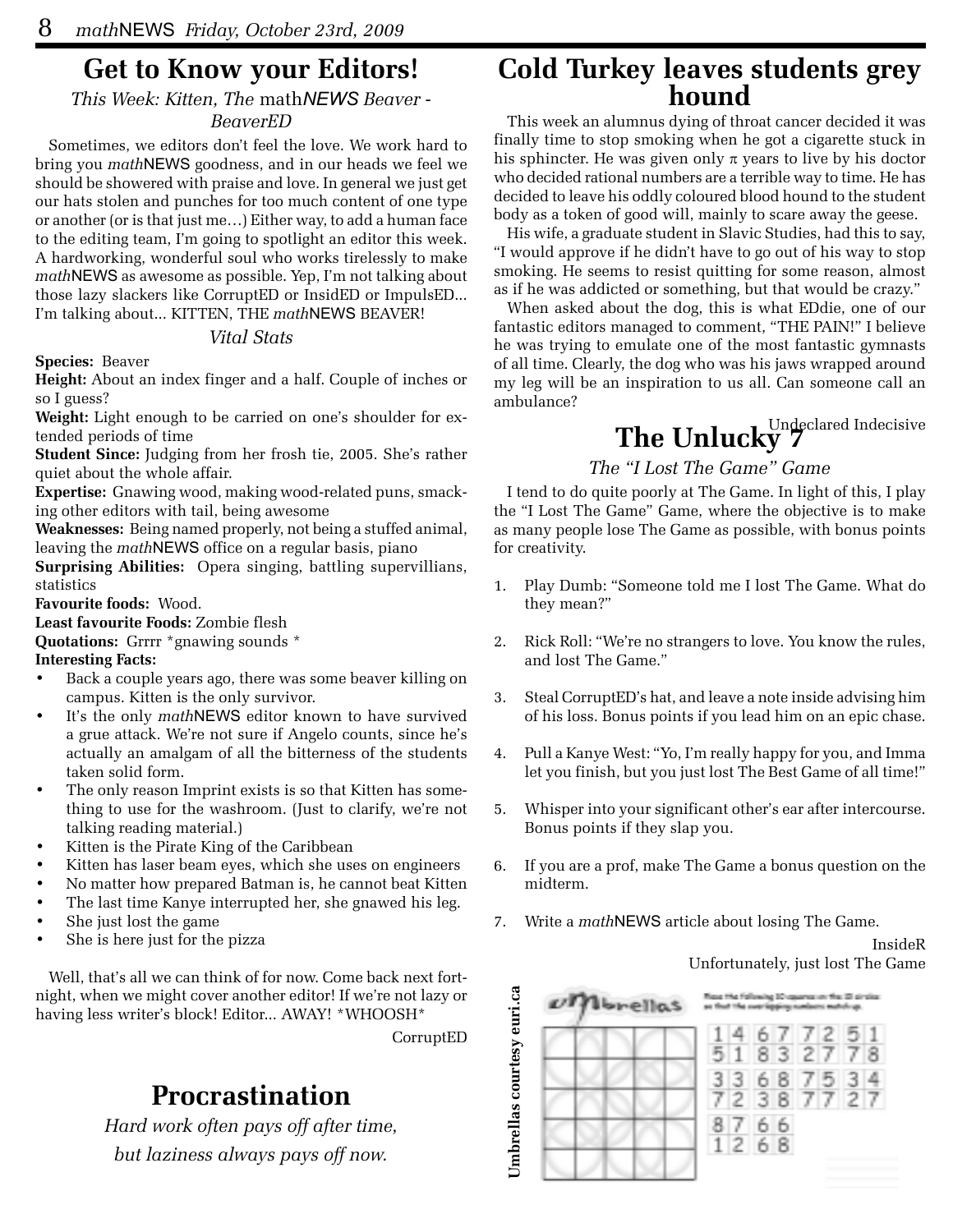### **We didn't start the flame war...**

### **Dear** *math***NEWS Renegade: Shut up.**

So Mr. Renegade, I need to ask you, why are you so upset with the software engineers? Did they kill your mother? And what is the giant issue with more editors being in software than the rest of math? Clearly they want the positions, and somehow they must have the time for it, so why not give it to them? They seem to be fit for the roles, and they have the credentials. Because the way you're talking seems like you want perfect representation of population, but this is bullshit.

I mean sure sometimes it seems a little unfair, and of course there's always the dubious selection process, but if you are simply aggravated because you believe you deserve the position, just keep working. I don't even know why you would want the position anyway, as all it seems like is a whole bunch of pain every two weeks.

In fact, if you really hate the softwares so much, I wouldn't be encouraging them to leave the positions, as all it seems to do is make their lives worse. I guess if you wanted to make it worse, though, you could encourage them to write for the Iron Warrior or Imprint. You just seem like a silly demagogue filling the paper with pointless articles, though I suppose that might be your purpose. Whichever it is, I just encourage you to stop because your mockery is boring, the death of *math*NEWS articles.

## **A bounty for monkeyspoon5**

After seeing Mr. spoon's article attacking me, it has become very evident that he is a traitor to the faculty and I will not rest until I have seen his blood spilt upon the shuffling cobblestones all around campus, as well as in the sand beneath them. He clearly does not understand the plight of our entire faculty, as we let our fair paper be overrun by the besieging menace that is software.

And so I offer to you, the student body, a bounty if you can find him and drag him to the MathSoc office (MC 3038). I will grant you the highest award of the new world order, the Order of Leibnitz. It consists mainly of some pizza since I know the woes of economic famine that my fellow mathies feel.

Finally I say to you, apefork3 or whoever you are, I have a few things to say to you directly. You attempt to argue using "reason" and "logic" but you know that we put no stock in such things. Wittgenstein showed us that one can only think once he has lived, and such I shall do. I shall take back this paper and leave the current order in tatters, broken and destroyed. I tell you all, it will a Red April, to be remembered for all time! FOR ALL TIME!

> The *math*NEWS Renegade Visionaries must undergo trial by fire before emerging triumphant.

monkeyspoon5

### *prof***QUOTES**

Yes we can!

Wu, MATH 115

[talks about linkage electives] We make you take these so you can become real people when you graduate.

Morton, SE 101

I kinda wish you didn't have to do [PDEng], but nobody asked me.

Morton, SE 101

They don't give me direct access to the [Quest] database… that would have been bad.

Morton, SE 101

You get history in your computer science class, but do you get computer science in your history class?

Clarke, CS 137

'Free' in the liberated sense, not 'free' in the 'free beer' sense. Clarke, CS 137

Student: Can we code in ignorance? Prof: No, you're software engineers, you have to code in knowledge.

Clarke, CS 137

If we had the Star Trek function that could teleport around, it wouldn't be continuous.

Clarke, CS 137

You can tell it's working because it works.

Clarke, CS 137

I feel bad that I didn't give enough exercises to take up your whole Thanksgiving weekend. You probably had time to sleep and stuff.

Csima, PMATH 330

Don't become a mathematician; you'll end up with a spouse in another country.

Csima, PMATH 330

[in reference to FORTRAN] I use the programming language of champions.

Vrscay, MATH 227

Now, like calling a date for the first time, calling a procedure might seem a little scary. But we're going to be proactive and jump and link. Although you probably shouldn't jump and link on the first date.

Vasiga, CS 241

But math is philosophy. Or philosophy is math. Anyone have any smokes? I need a joint.

Vasiga, CS 241

I'm surprised  $0^0$  isn't a porn site actually.

Vasiga, CS 241

I don't like writing 'equals infinity', it makes me feel a bit ill.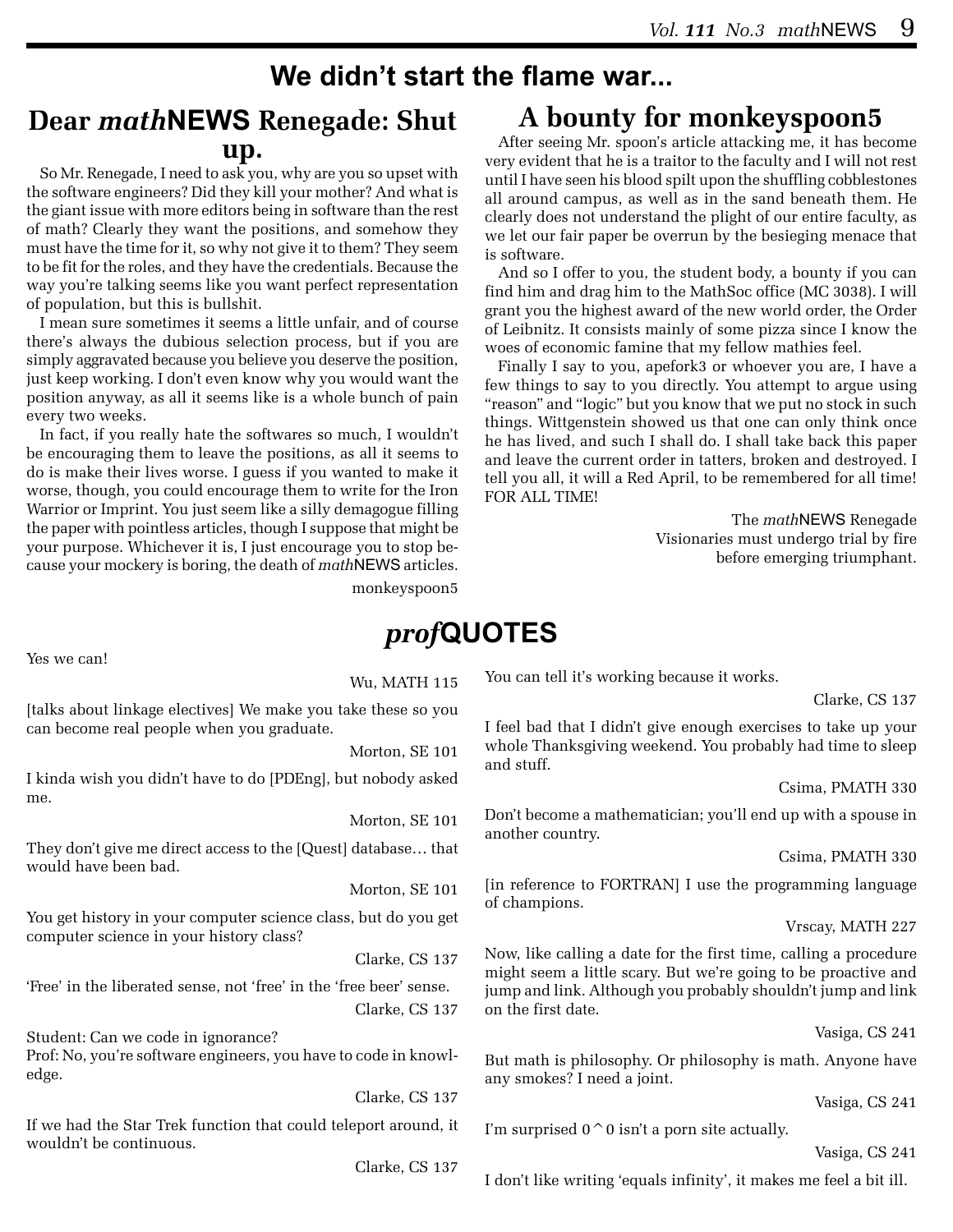### **Ways to Annoy CorruptED!**

*Because it's funny watching impotent rage come to nothing*

Making people angry is funny. It's a known fact. Some people are funnier than others of course. I'm sure making Gandhi angry is either not funny at all or totally funny, depending on which kind of angry he gets, but still, bringing down the wrath of people is lulz-tastical. Making a *math*NEWS editor chase you around is apparently one of the highest forms of fun, and so I give you a list of ways to make me hunt you down with swords.

- Steal my Top Hat: Seriously, that's all anyone's been doing all week.
- Call me EDdie.
- Knock over my Coke can pyramids.
- Support a union (namely the CAW).
- Make fun of the relationship with my girlfriend *[How many times do I have to tell you that blowup dolls are not girlfriends? — InsidED]*
- Tell me I lost The Game... DAMN YOU INSIDED!
- Mention Kanye We-YO EDDIE I'M GONNA LET YOU FIN-ISH BUT MONKEYSPOON5'S TIMEPIECE LIST WAS ONE OF THE BEST LISTS OF ALL TIME. OF ALL TIME.

So clearly this article was terrible because it was being written by CorruptED himself. So now I, the amazing Kayne West will pontificate! And I'm definitely not a jackass! Who is this CorruptED again?

CorruptED Kayne West

### **Survival Guide for Stealing a Hat**

#### *Because people make it too much fun*

First off, let me explain. One of the editors for *math*NEWS, CorruptED (or "EDdie" as he likes to be called) just recently bought a top hat that he now claims he will wear 24-7. If that's not a challenge, I don't know what is. So, basically, from the moment he bought it, I have been plotting how to steal it and drive him crazy. In doing so, I have also developed a list of tips to help ensure that you get the maximum effect and joy that comes from the thrill of the hunt:

- **Pick Your Target Wisely:** When choosing a person/hat, it is important to be sure that:
	- They will care if you take their hat (seriously, "whatever" is kinda boring, but, be careful, they might be faking to throw you off).
	- The hat is awesome enough (no baseball caps)
	- They are not completely insane (won't sit in a room stabbing a printout of your Facebook picture saying "revenge...Revenge..REVENGE!!!!")
	- You are friends with the person (Not an anonymous person: 50% of the time, they're insane every time)
- **Have an Escape Route:** Very importantly, you need to be sure that you cannot be cornered. Have an escape route or be in an open area, otherwise it can be disastrous (For example, CorruptED full-fledged tackled me when I stole it in a small room).
- **Be Faster Than Your Pursuer:** It's no fun if the person immediately catches you, so make sure you can keep the chase going for an extended period of time.
- **Have a Good Hat Hiding Place:** Watching CorruptED walk right past the place I hid his hat was quite satisfying. I'd recommend it.
- **Limber Up:** You may be subjugated to pain or torture to

reveal the hiding place of a hidden hat. DON'T GIVE IN! If you limber up, most of the levels of (reasonable) torture can be brushed off. (If you happen to steal from someone who is actually insane and is causing you pain, give in; a broken arm is not worth the trouble. CorruptED got surprisingly close, but I limbered up so it was all good).

- **Have Accomplices:** Even if it's just someone holding a door. Having someone downstairs so you can throw the hat over the balcony will lengthen the chase, make the pursuer go crazy, and give you a chance to hide the hat. It's a lot funnier when you're teaming up.
- **Use Misdirection:** Once they lose sight of the hat, start messing with their head. "I don't have your hat, I gave it to InsideR." "Well, I might have thrown it in the garbage, I don't quite recall."
- Have a Grand Finale: After the chase has lasted for a while and the excitement has gone down a bit, Basically pick a moment to show it was all fun and games, but, ha ha haha haaaaaaa.

#### SegFault



Drywaller courtesy euri.ca **Drywaller courtesy euri.ca**Leter up. Our client inchesting, as long an sach a guere has the right pupils of walls: menudig t. South a life tricky, but we didn't get to be the 93 deposit outfit in fown. by bring her."  $M_{\rm HI}$ 

- · There's a wall reveal the votable
- 
- · Joy was each 12 room

|   | 21   |         | 31 |               | 213 31 |        | 83   | a  |
|---|------|---------|----|---------------|--------|--------|------|----|
|   |      | 1111    |    | 1222          |        | T.     |      | 12 |
|   | в    |         |    | 3 1 0 1 1     |        |        |      |    |
|   |      |         |    | 0.111011101   |        |        |      | u  |
|   | O II |         |    | 1001110       |        |        |      | I  |
|   |      | o a     |    | 101110        |        |        |      | ä, |
| ż |      |         |    | 11377721112   |        |        |      |    |
| 3 | S.   |         |    | $21 + 12$     |        | 211113 |      |    |
|   | 2    | z.      |    | 1012          |        |        | - 11 | ă  |
|   | n.   | 搏<br>s. |    | 2 1 2 3 3 3 3 |        |        |      | 3  |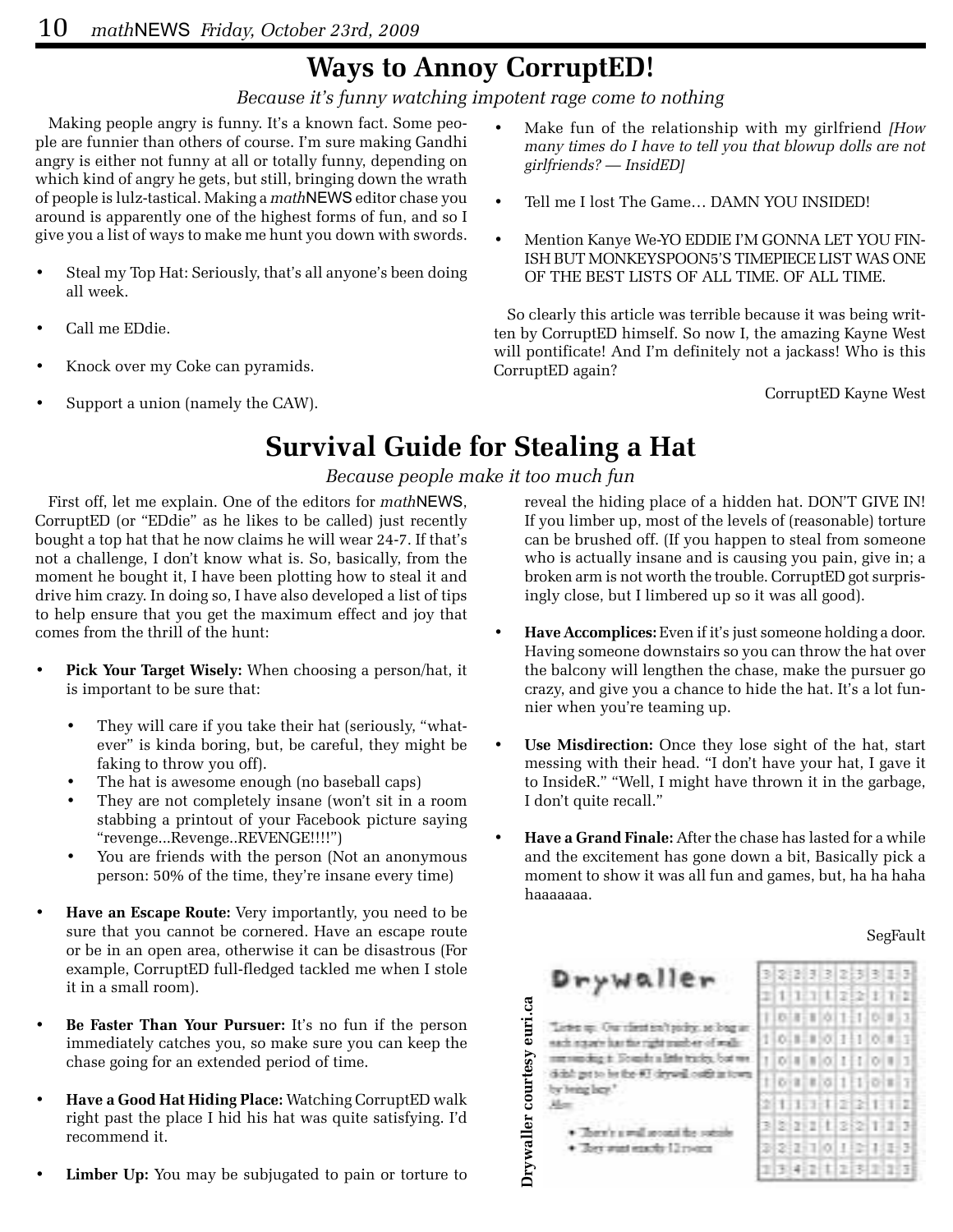# **Which Superhero Are You?**

#### *By program!*

- CS Batman: You have no actual superpowers, but your wit and cunning gets you out of tough situations.
- SE Robin: You wish you were Batman.
- PMath Dr. Xavier: You are wise, and powerful, but you never put your powers to anything useful
- AMath Jean Grey: *[For some reason, the writers didn't finish this line, and we couldn't find them in time to finish it. — InsidED]*
- Stat Angelo: Need I say more?
- C&O Ash Ketchum: I choose you, Pikachu!
- Math/CA Rorshach: To be honest we couldn't think of anything for you... You get to be Rorshach!
- ActSci C3P0: "Sir, the possibility of successfully navigating an asteroid field is approximately 3,720 to 1." Face it, you've quoted it before... and you're thinking it now.
- DD The Wonder Twins: Not because you have 2 degrees, I just wanted to make a tits joke.
- MathStud Duke Nukem: You're epic, I mean stud is pretty much your name. Yet you will either stay in school forever, or just give up when you run out of money.
- Eng Zapp Brannigan: You are arrogant... fast and hard.
- Arts Jubilee: Shiny things!
- Science Gambit: You're cool... but we almost forgot about you.

πρmaniac and cherry π

# **Unnatural History**

#### *Old* math*NEWS*

Good *math*NEWS had written it's views, and written it's views had he. He called for his prose, he called for his news, and he called for his editors three. Every editor had a comment and a very fine comment had he. Oh there's none so rare, as can compare with *math*NEWS and his editors three.

The Unnatural Historian

# **Historical Programming Quotes**

Straight from a thread on proggit to you, here are Historical Programming Quotes!

- • "Classes struggle, some classes triumph, others are eliminated." - Mao Zedong on OO and Refactoring
- "A good man is hard to find." Flannery O'Connor, speaking on the subject of UNIX technical documentation
- "If I have seen further it is by standing on the shoulders" of giants." - Isaac Newton on using open source licenced libraries.
- • "Love truth, but pardon error." Voltaire on exception handling.
- "On two occasions I have been asked [by members of Parliament!], 'Pray, Mr.Babbage, if you put into the machine wrong figures, will the right answers come out?' I am not able rightly to apprehend the kind of confusion of ideas that could provoke such a question." -Charles Babbage

caret

# **Approach of the Math Mummy**

4,000 years ago I began to design a pyramid for my passing into the heavens, but alas, there was a problem. You see, the number system we used had 7 different digits, each representing specific values:

- 1 This was represented by a short vertical line
- 10 This was represnted by a heel bone, which looks like an upside down 'U'
- 100 This was represented by a coil of rope.
- 1,000 This was represented by a lotus plant
- 10,000 This was represented by a finger
- 100,000 This was represented by a tadpole, or frog
- 1,000,000 This was represented by a man with both hands raised

 To get the value of a number, you simply add the value of each of the hieroglyphs that make it up. You cannot, however, use any hieroglyph more than 9 times. This presents the problem that the largest numer we could express was equivalent to what you would write as 9,999,999 and even that was quite long to write.

With our number system, I was unable to order enough gold for my burial chamber, so I set off on a journey. I eventually met a man who explained to me your 'base 10' number system. He claimed to be of a place called 'Waterloo'. I decided to pay a visit to this 'Waterloo'. I even dyed my bandages in honour of this man's exquisite tie. I am currently making my way through Toronto, but travel is slow when you are 4,000 years old. I expect to make it for next Friday, and I hope to see you there.

The Math Mummy

# **Did you know you can follow** *math***NEWS on Twitter?**

*We are @UWmathNEWS, so come check us out!*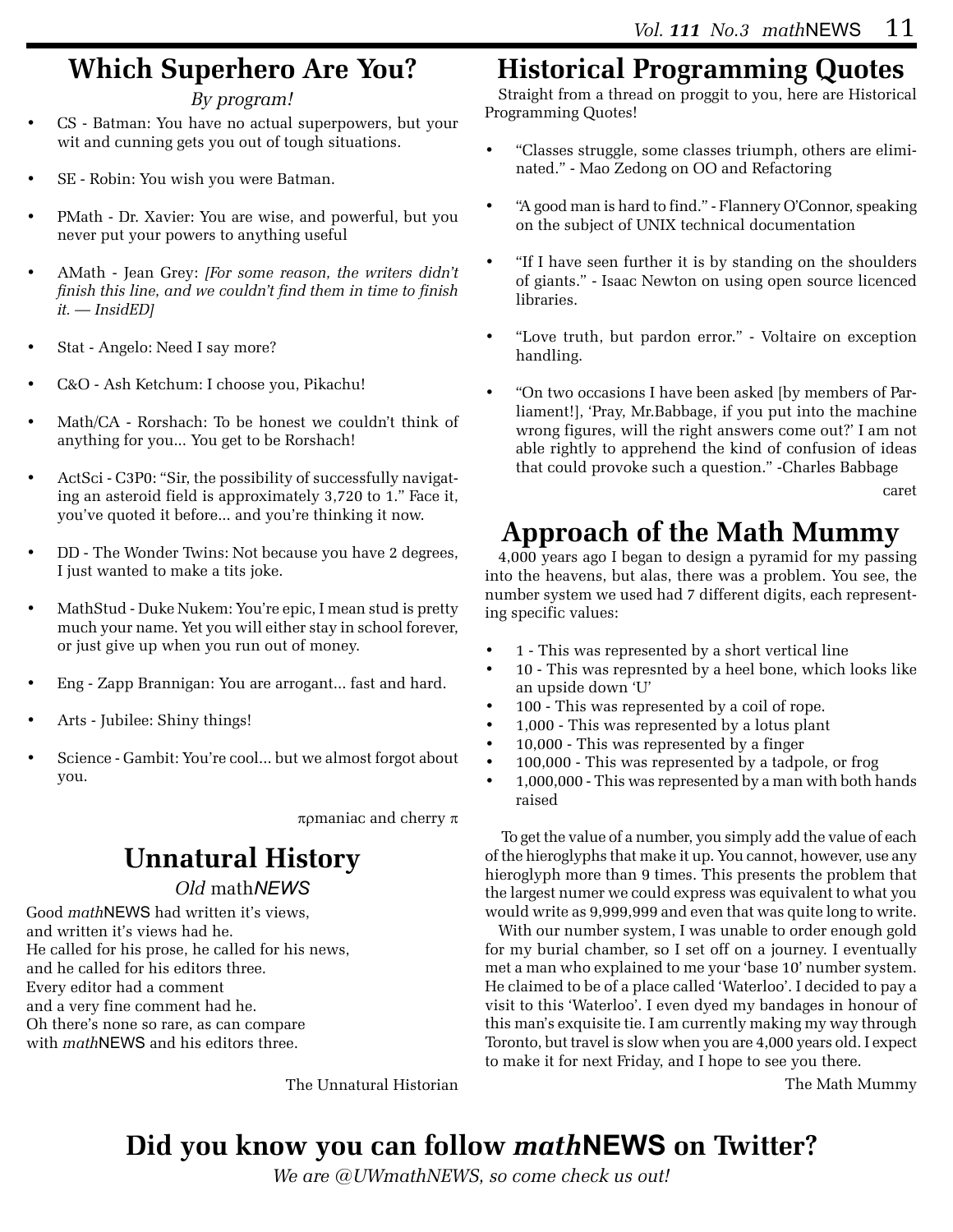### **Horrorscopes**

#### *Because the scoping of horrors cannot wait until after Halloween*

**ACCOUNTING:** Halloween appears completely unprofitable. Costumes, candy for trick-or-treaters, and buying a pumpkin, simply to cut it open? You spend your October  $31<sup>st</sup>$  making money by selling candy to trick or treaters.

Your Lucky Number: \$5 per Treat.

**ACTSCI:** When the dead arise again this Halloween, your entire value of life disappears. Insurance rates die, and so does your profession.

Your Lucky Number: 6 cents for a kidney.

**AHS:** This Halloween, after your classes on the circulatory system, you decide to test how low your heart rate can go. When it turns to 0, either you die, or you get killed by zombiehating hordes.

Your Lucky Number: 1% chance of survival the first time.

**AMATH:** You apply your math to create a paper mache version of an icosahedron costume for Halloween. Unfortunately, you get mugged by a roving band of DnD nerds. You didn't apply the math to remember to bring clothes underneath.

Your Lucky Number: 20 blocks of streaking.

**ARTS:** You unoriginally decide to reuse your costume from Oktoberfest for Halloween. This works out fine for most of the night, until you stumble across a group of drunken engineers dressed up as the Inglourious Basterds.

Your Lucky Number: 1 Dead Nazi.

**BBA/BMATH/MATHBUS:** This Halloween, you go as the dying economy coming back to life. Unfortunately, you spend all your savings on an elaborate costume to impress your friends and nobody gets it. You're broke and have no friends, but the rest of your classmates are rolling in the dough.

Your Lucky Number: \$1563.42 for a forced laugh.

**C&O:** You calculate the optimal path in tricking and treating. Unfortunately, your optimisation leads you deep into the other side of Kitchener. You have a sugar crash and pass out just in sight of Fairview Mall. Small children raid your passed out body for candy.

Your Lucky Number: 45 Kit Kats, 300 Smarties, and 1 giant hangover.

**CS:** For Halloween you decide to search online for your Halloween costume. Unfortunately, you forgot to turn Google Safe Search off. You don't arise from your room until November 1st.

Your Lucky Number: 72

# **The Weather Gods were clearly not happy last week...**

#### THE SKY IS FALLING.



**ENG:** You and your gang dress up as Inglourious Basterds. Witty and ingenious, but when drunk at 2 in the morning, you realise scalping a German takes a lot longer than in the movie. You get caught by the cops after 2 hours of trying.

Your Lucky Number: 1 thick skulled artsy

**ENV:** In an attempt to save the orange gourds, you chain yourself to a pumpkin patch. You manage to freak out enough people on Halloween, but you forgot one fatal flaw with your idea. Linus was right. But the Great Pumpkin isn't as loving as once thought.

Your Lucky Number: 3 seeds through the skull.

**MATHSCI:** You decide to go as Spongebob to your first Halloween party. Unfortunately you get too into it, and go find a squirrel to bring to the party.

Your Lucky Number: 4 rabies infections.

**PMATH:** In an attempt to get a lower Erdos number, you go trick or treating, but instead of asking for candy, you write a paper with the person who opened the door. This works well until the Erdos rolling over in his grave turns him into a zombie.

Your Lucky Number: 5. Your Zombie Erdos Infection Number. **SCI:** You find out Stephen Hawking is coming to Waterloo and almost pee yourself. Unfortunately, when he disproves the existence of time, you come back in time, rewrite this article to

inform everyone of the problems with time and space.

Your Lucky Number: Just so you know, infinity isn't a number. **SE:** Once again you decide to go both ways, and dress up as a pirate ninja. Unfortunately, the ninjas can easily point you out as a pirate, and the pirates just think you look weird.

Your Lucky Number: 4 shurikens and a hook through the back.

**STAT:** You calculate the probability that both vampires and werewolves exist. You decide it is next to impossible. Unfortunately, Twilight fans try to prove you wrong. While none of them are either vampires or werewolves, human teeth aren't that weak.

Your Lucky Number: 132 bite marks in the abdomen.

**UNDECLARED:** Hopefully, because you are undeclared, *math*NEWS will choose your fate. Go as a mummy, but instead of normal wrappings, use Imprint.

Your Lucky Number: Only 13 copies to cover your body.

#### **CS Jokes**

Eight bytes walk into a bar. The bartender asks if he can get them anything.

"Yeah", reply the bytes, "make us a double."

An unsigned integer walks into a bar and orders a drink. The bartender delivers it and notices that the integer is looking rather sad, so he asks "Is something wrong?"

The integer replies "Parity error".

"Ah", says the bartender, "I thought you looked a bit off."

Why do programmers always mix up Halloween and Christmas? Because Dec. 25 is the same as Oct. 31.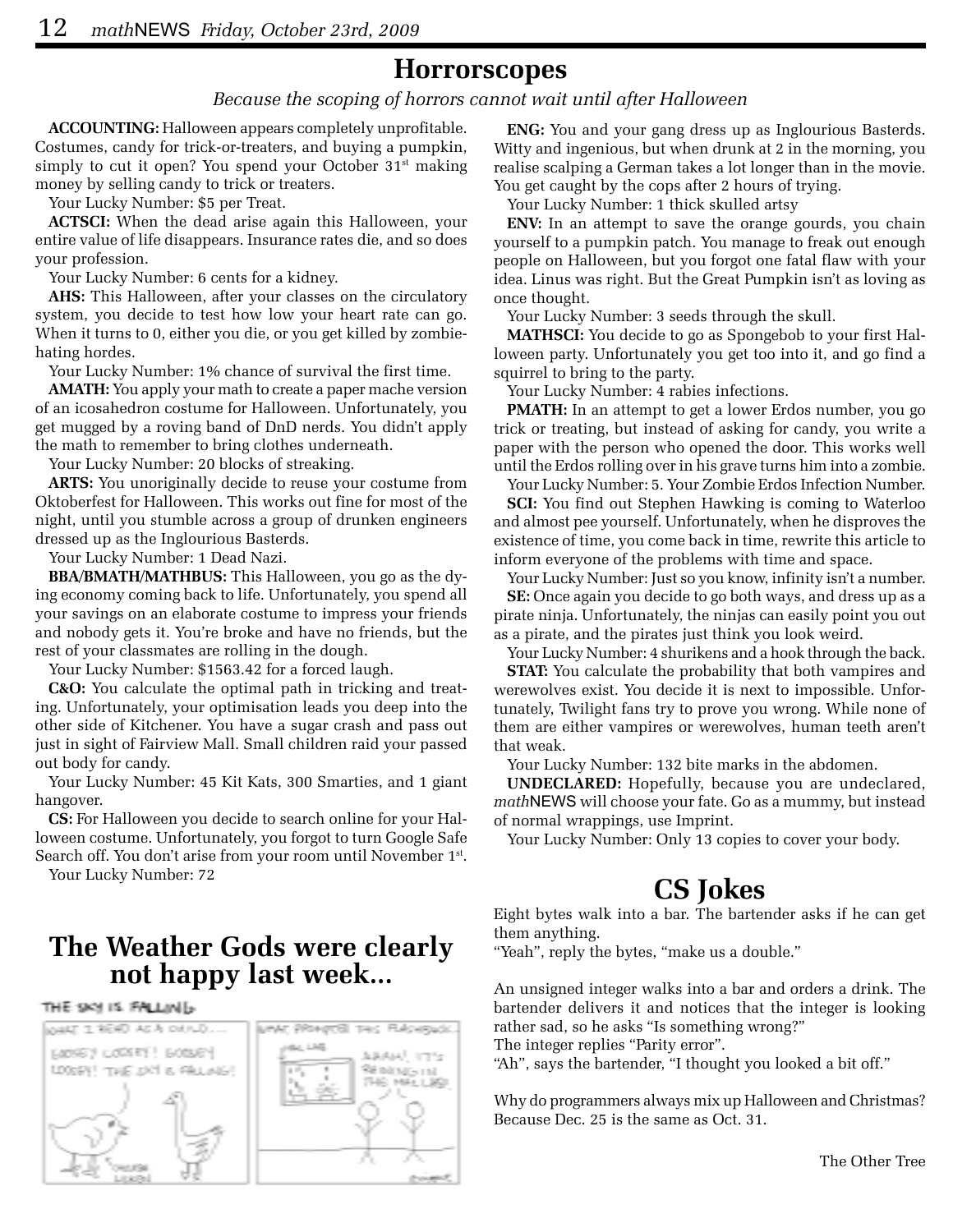### **I have no mouth, and I must scream**

Early Monday morning, when I should have been asleep, I was awake, as expected of math students. But then something happened: I entered a strange state of mind, similar to lucid dreaming, where I was able to control what happened within it. Somehow, either during this dream or when I was awake, I read an article from the wiki TV Tropes, entitled identically to this one.

In my weary state, my mind reeled. The concept of being stuck within your mind, with no sensory input, nothing but your own thoughts to live with for all eternity seems to be as prime a recipe for madness as any. What would one do with themselves? They would be left to only their past experience and their remaining thoughts. Given infinite time, though, one would likely slip in and out of sanity.

But out of madness comes logic and reason, or perhaps the other way around. Would a mathematician find beauty within their own mind and create patterns that they had never seen before? Could they be engulfed in the beauty of the abstract when there is naught else to think of? The emotions of rage and sadness may subside to cold determinism and find beauty in the darkness. In the end of such an ordeal, it will be useless though, and a resultant mind would be so deformed, the person who was would be no more.

In this, this was the predicament I was in. I knew I was in a dream and yet I could not escape. I did not find any profound truth, but I did awake in a daze, unsure as to what had transpired. Life went on.

> monkeyspoon5 My dreams are getting a little too real

*prof***QUOTES**

Harmsworth, MATH 117

If the thingamajig snarkles the doodad…

Godfrey, CS 445

He put it on the web, so I will steal it.

Godfrey, CS 445

If you cloned yourself and then had intercourse, would it be masturbation or incest?

Ward, SE 390

No one manipulated the gender. They came in male, they left male.

Marriott, STAT 231

Hey, maybe it's an important number, if they have a name for it. West, AMATH 250

This door has a damper, so this door won't slam. (lets go of the door, it slams) So *c* is too small on this door. I should call Plant Ops.

West, AMATH 250

We haven't proven it, but that is the only solution. Pure math students can cringe now.

West, AMATH 250

We get rid of the *i*. That would make Apple mad.

# **Quantum Bogosort**

*The real reason they're building the QNC*

I'm going to assume that you know what bogosort is. If you don't, here's the algorithm:

- 1. If the list is sorted, stop.
- 2. If it isn't, shuffle the list randomly.
- 3. Go back to step 1.

Obviously this is extremely inefficient. However, there's a solution to this inefficiency, and this solution is quantum computing. Because of the many-universes hypothesis in quantum physics, a list that is sorted randomly will create an infinite number of universes, with some universes containing a sorted list. In this case, quantum computing can make bogosort work in O(*n*). Here's the new algorithm:

- 1. Shuffle the list randomly.
- 2. If the list is sorted, stop.
- 3. If it isn't sorted, destroy the entire universe.

Since the only survivors of this rather apocalyptic approach to computing will be in universes where the list was sorted after the first shuffle, it is quite efficient. Checking if a list is sorted requires *n*-1 comparisons, and I'm going to assume an entire universe can be destroyed in O(1), as it only ever has to happen once. Thus, bogosort becomes an O(*n*) sort algorithm. The Other Tree

West, AMATH 250

So if you wanted to prove this, you'd be using this thing I'm erasing now.

Dupont, MATH 117

This is just a convention. Someone made it up one day, and everyone followed along. Kind of like marijuana.

Dupont, MATH 117

Obviously this doesn't hold if *x* is 0, because if you type in 5 divided by zero on your calculator, you get an error. Hey, we should make arctan of error equal to  $\pi/4$ .

Dupont, MATH 117

You want to pay attention to who's mounting whom.

Zeller, ANTH 261

Have your profs said anything quotable? Want to share it with the entire Math populus? Now you can! Drop your *prof*QUOTES in the BLACK BOX outside of Comfy, or email them to mathnews@student.math.uwaterloo.ca. Your *prof*QUOTE will then be published for all mathies to enjoy!